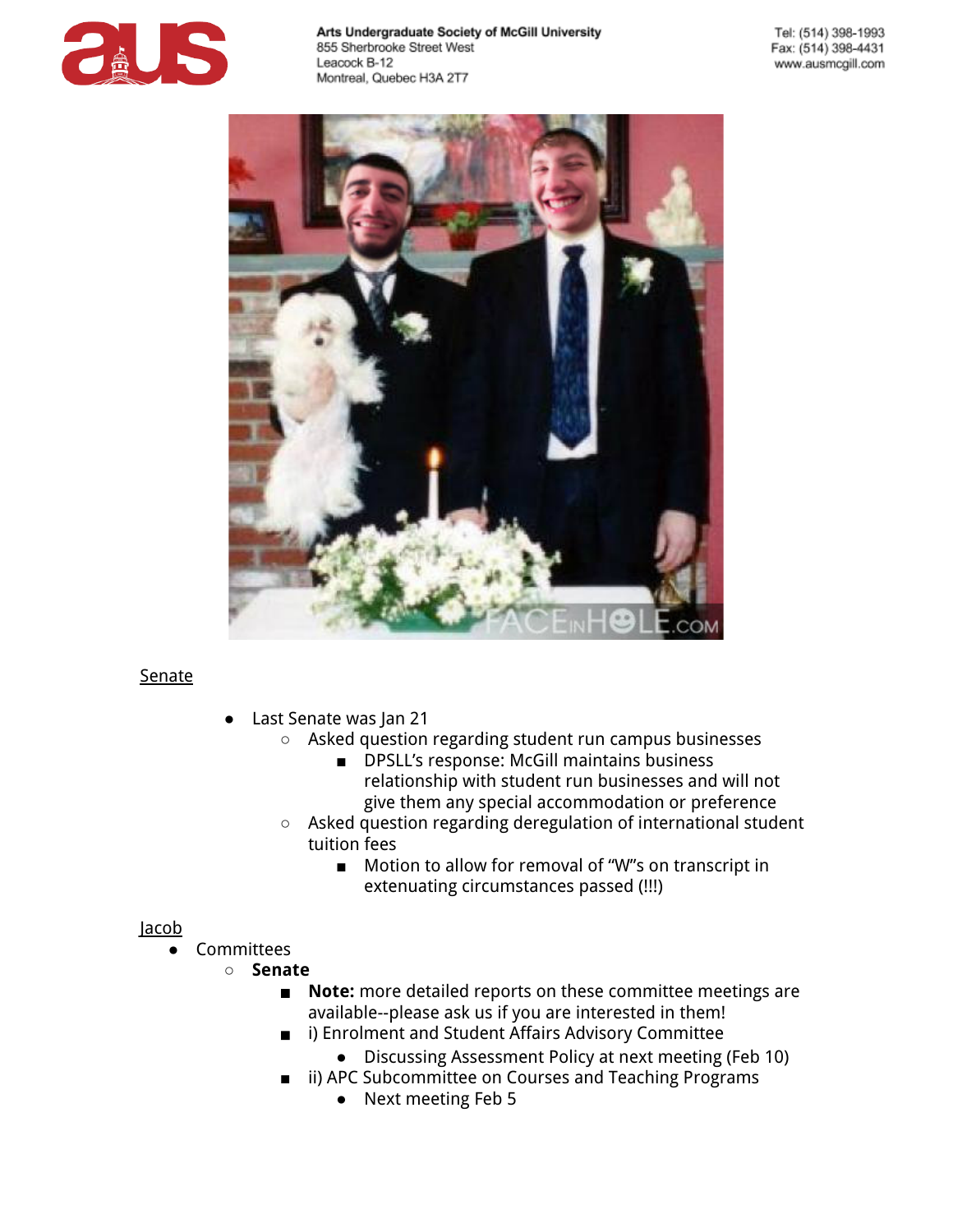

- iii) Subcommittee on Undergraduate Student Advising
	- Met Jan 28 and discussed pushing back late withdrawal deadline, proposed changes to Assessment Policy, early alert tool, and ask an advisor tools (cool new changes!) ● Next meeting March 4
- iv) Subcommittee on Student Affairs Policies (SSAP)
	- Next meeting Feb 11
- v) Dean of Libraries Selection Committee
	- Meetings finished up, you'll hear the results soon...
- **Faculty of Arts**
	- i) Faculty of Arts Council
		- Met Jan 27 (see VP Academic Report)
	- ii) Curriculum Committee
		- Discussed few new courses, ad hoc degrees, changes to ECON major program, and full year courses
		- Next meeting Feb 23
- McLennan-Redpath Library Food and Noise Policy Working Group
	- Should be presenting Policy to next HSSL advisory group meeting
- Know Your Rights:
	- o Check out a website preview at [http://ssmu.mcgill.ca/studentrights/](http://www.google.com/url?q=http%3A%2F%2Fssmu.mcgill.ca%2Fstudentrights%2F&sa=D&sntz=1&usg=AFQjCNF-KoI9fYM8iQLI7wdQHKZG1a0zHg)
	- Met Jan 30 to propose changes to USAP, work on content for website, & discuss issues raised at SSMU Council discussion re: academic issues
	- Meeting again this week to prioritize proposals for revised USAP
- Fall Reading Week
	- Created one page briefer about initiative and revised survey
	- Should be discussing at Feb 10 ESAAC meeting

## Kareem

## **AUS**

i) Faculty of Arts Council met this past Tuesday

# **SSMU**

i) Sustainability Committee – Doing sustainability surveys and working with Julie, the new sustainability research commissioner

ii) Accountability Committee met, finalizing surveys

- · Helping organize Disabilities Awareness Week with the OSD
- Developing the UDL (Universal Design for Learning) pilot project

## **Senate** (Senate documents can be found her[e](http://www.google.com/url?q=http%3A%2F%2Fbit.ly%2F1v7nhPl&sa=D&sntz=1&usg=AFQjCNF3HGm7gBWYMT3N4WS94kQcKcDEog) [http://bit.ly/1v7nhPl](http://www.google.com/url?q=http%3A%2F%2Fbit.ly%2F1v7nhPl&sa=D&sntz=1&usg=AFQjCNF3HGm7gBWYMT3N4WS94kQcKcDEog) )

i) Committee on Student Services – Met recently, discussed Innovation Fund & OSD objectives

ii) Subcommittee on Persons with Disabilities; SQ

iii) Committee on Enrolment and Student Affairs (CESA); SQ